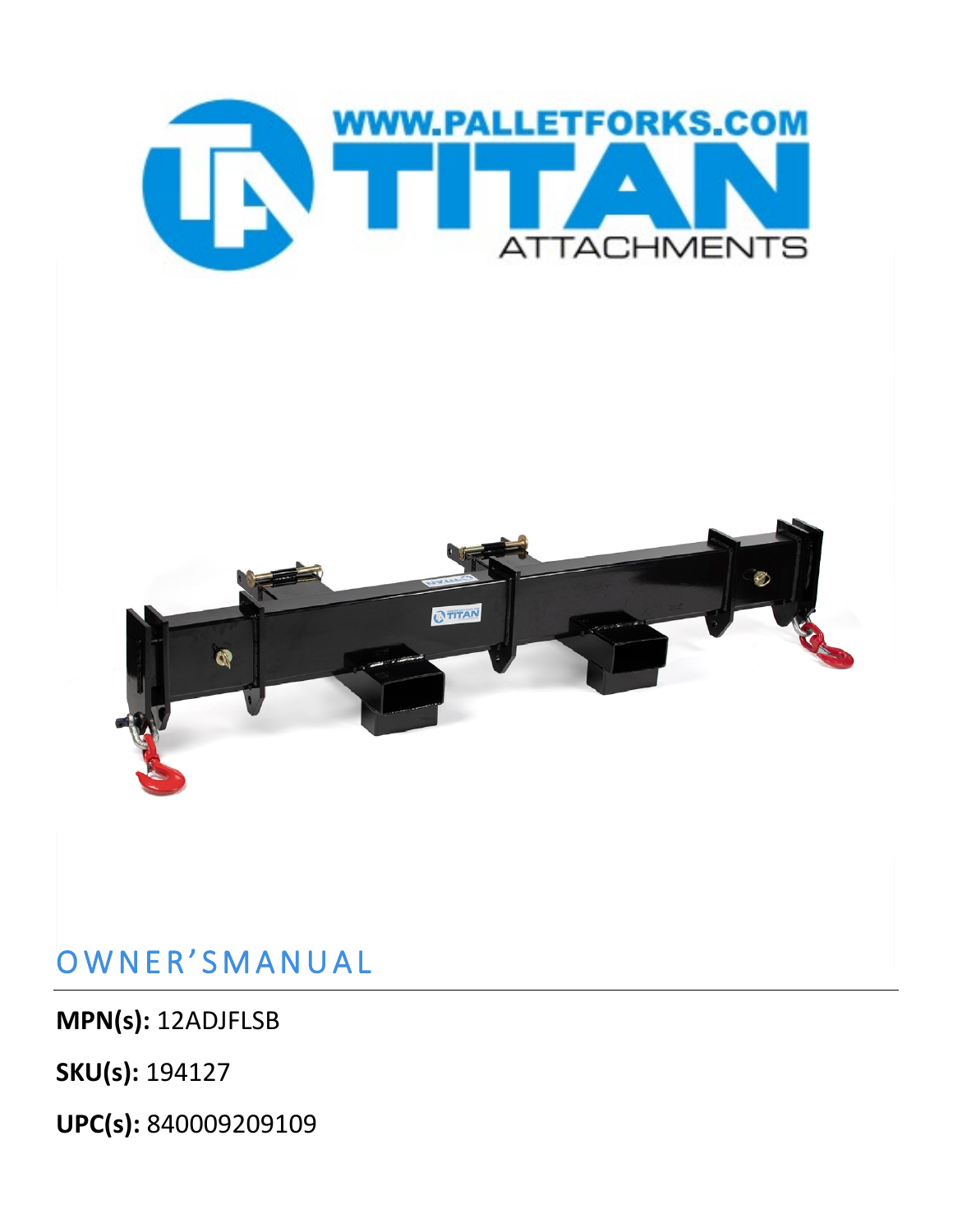## PARTS DIAGRAM / EXPLODED VIE W





| <b>KEY</b>     | <b>PART</b> | <b>DESCRIPTION</b>             | <b>QTY</b> |
|----------------|-------------|--------------------------------|------------|
| (1)            | 12ADJFLSB01 | <b>12ADJFLSB MAIN ASSEMBLY</b> |            |
| (2)            | 12ADJFLSB02 | <b>LOCK PIN-1</b>              |            |
| (3             | 12ADJFLSB03 | <b>LOCK PIN-2</b>              |            |
| $\overline{4}$ | 12ADJFLSB04 | <b>LYNCH PIN</b>               |            |
| (5             | 12ADJFLSB05 | <b>5 TON HOOK</b>              |            |

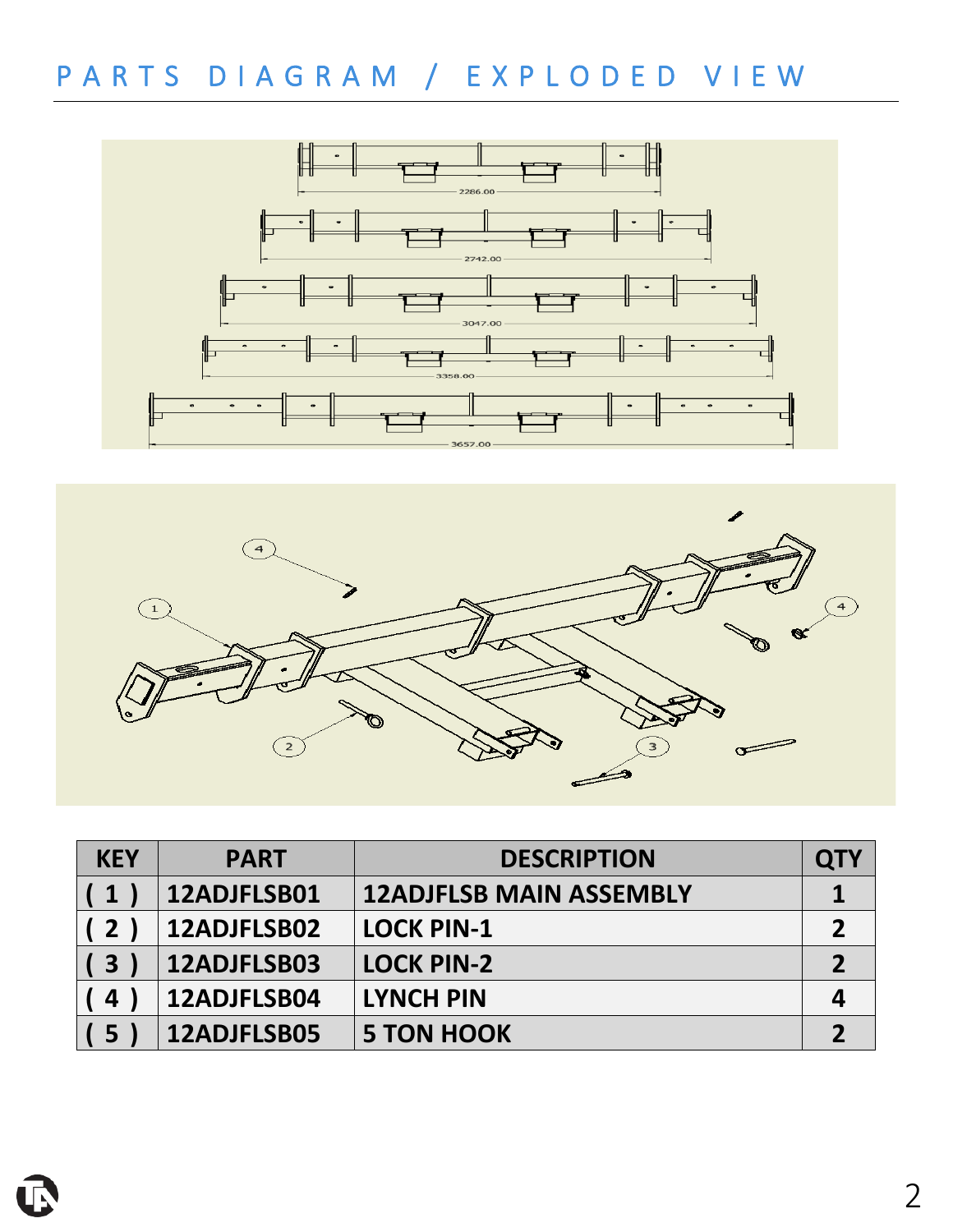− No Assembly Instructions Required.